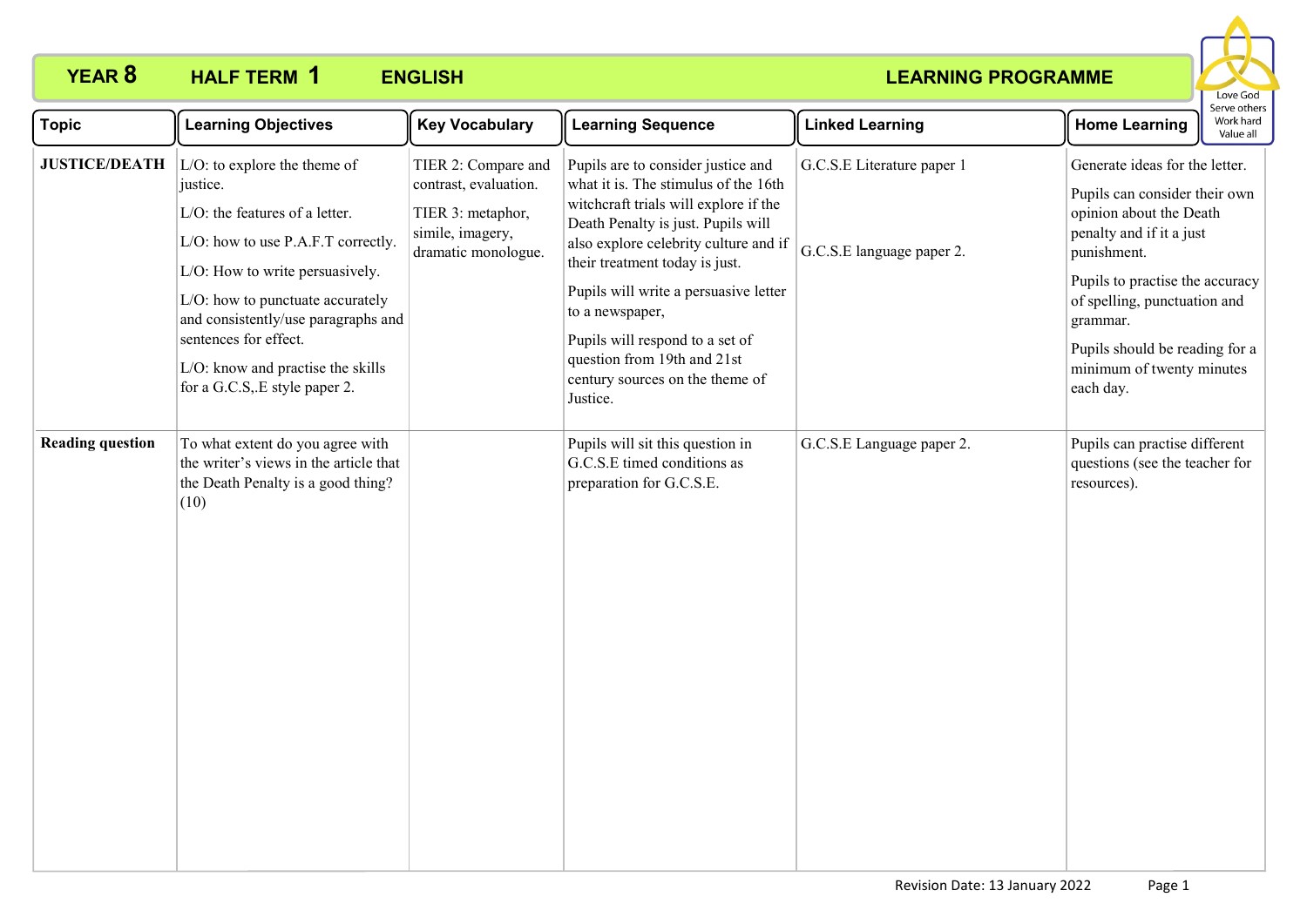

| <b>Topic</b>                                  | <b>Learning Objectives</b>                                                                                                                                                              | <b>Key Vocabulary</b>                                                                  | <b>Learning Sequence</b>                                                                                                                                                                       | <b>Linked Learning</b>                        | Serve others<br>Work hard<br><b>Home Learning</b><br>Value all                                                                                                                                                      |
|-----------------------------------------------|-----------------------------------------------------------------------------------------------------------------------------------------------------------------------------------------|----------------------------------------------------------------------------------------|------------------------------------------------------------------------------------------------------------------------------------------------------------------------------------------------|-----------------------------------------------|---------------------------------------------------------------------------------------------------------------------------------------------------------------------------------------------------------------------|
| <b>JUSTICE/DEATH</b><br>Shakespearean<br>play | L/O; identify the theme of Death in<br>the play.<br>L/O; link the play to other mediums $\vert$ TIER 3: metaphor,<br>that present the theme of Death and<br>compare their presentation. | TIER 2: Compare and<br>contrast, evaluation.<br>simile, imagery,<br>dramatic monologue | Pupils will read 'Romeo and Juliet'<br>focusing on the themes of justice<br>and death.<br>Pupils will study an extract and<br>write P.E.Es according to the theme $ $<br>of Justice and Death. | G.C.S.E literature 1.<br>G.C.S.E Language S&L | Pupils should be reading for a<br>minimum of twenty minutes<br>each day.<br>Pupils can practise their<br>spelling, punctuation and<br>grammar so that they achieve<br>a range and it is accurate and<br>controlled. |
| <b>Reading question</b>                       | To what extent do you agree that<br>Lewis Hamilton is presented as an<br>outstanding sportsman? (10)                                                                                    |                                                                                        | Pupils will sit this question in<br>G.C.S.E timed conditions as<br>preparation for G.C.S.E.                                                                                                    | G.C.S.E language paper 2.                     | Pupils can practise different<br>questions (see the teacher for<br>resources                                                                                                                                        |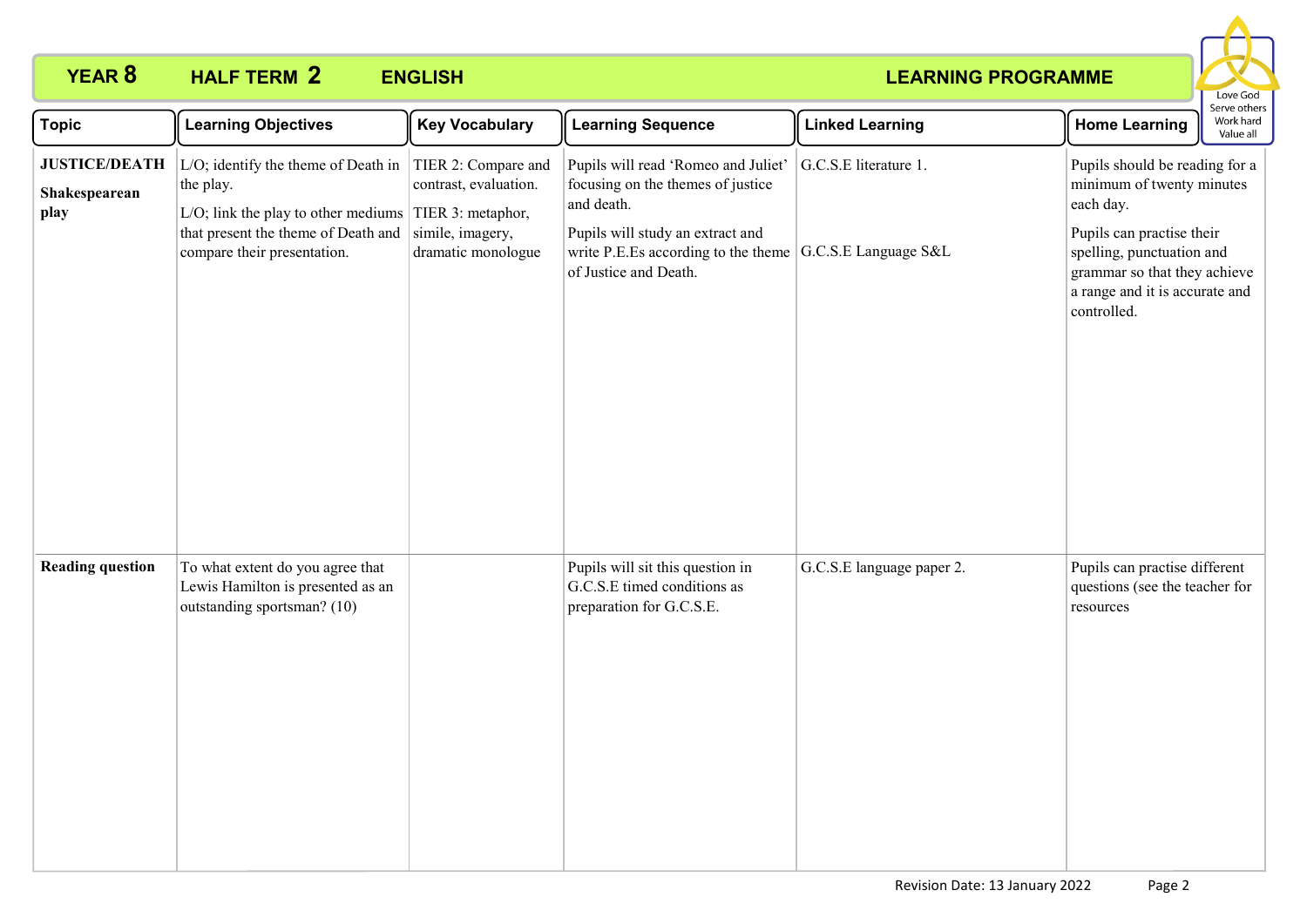

| <b>Topic</b>                                                                                | <b>Learning Objectives</b>                                                                                                                                                                                                                                  | <b>Key Vocabulary</b>                                                                                                    | <b>Learning Sequence</b>                                                                                                                                   | <b>Linked Learning</b>    | Serve others<br>Work hard<br><b>Home Learning</b><br>Value all                                                                                                                                                                                                                |
|---------------------------------------------------------------------------------------------|-------------------------------------------------------------------------------------------------------------------------------------------------------------------------------------------------------------------------------------------------------------|--------------------------------------------------------------------------------------------------------------------------|------------------------------------------------------------------------------------------------------------------------------------------------------------|---------------------------|-------------------------------------------------------------------------------------------------------------------------------------------------------------------------------------------------------------------------------------------------------------------------------|
| <b>MYSTERY</b><br>Pre-post 1914 short<br>stories (Conan<br><b>Doyle and Roald</b><br>Dahl). | L/O: be able to identify the writer's<br>choice of language and method to<br>create meaning.<br>L/O: be able to retrieve quotes to<br>support a response.<br>L/O: to understand and practise the<br>skills required for the different<br>reading questions. | TIER 2: explain,<br>comment on, analyse,<br>identify, select,<br>evaluate.<br>TIER 3: implicit,<br>explicit, enjambment. | Pupils to study a minimum of four<br>stories (two from either time<br>period).<br>Pupils will sit a comprehension<br>paper about one of the short stories. | G.C.S.E language paper    | Pupils should be reading for a<br>minimum of twenty minutes<br>each day.<br>Pupils can generate their own<br>questions from the short<br>stories and practise answering<br>them.<br>Pupils can read the stories on<br>their own time to aid<br>understanding of the plot etc. |
| <b>Reading question</b>                                                                     | What impressions do you make of<br>the relationship between Mary<br>Maloney and Patrick Maloney?<br>(10)                                                                                                                                                    |                                                                                                                          | Pupils will sit this question in<br>G.C.S.E timed conditions as<br>preparation for G.C.S.E.                                                                | G.C.S.E language paper 1. | Pupils can practise different<br>questions (see the teacher for<br>resources).                                                                                                                                                                                                |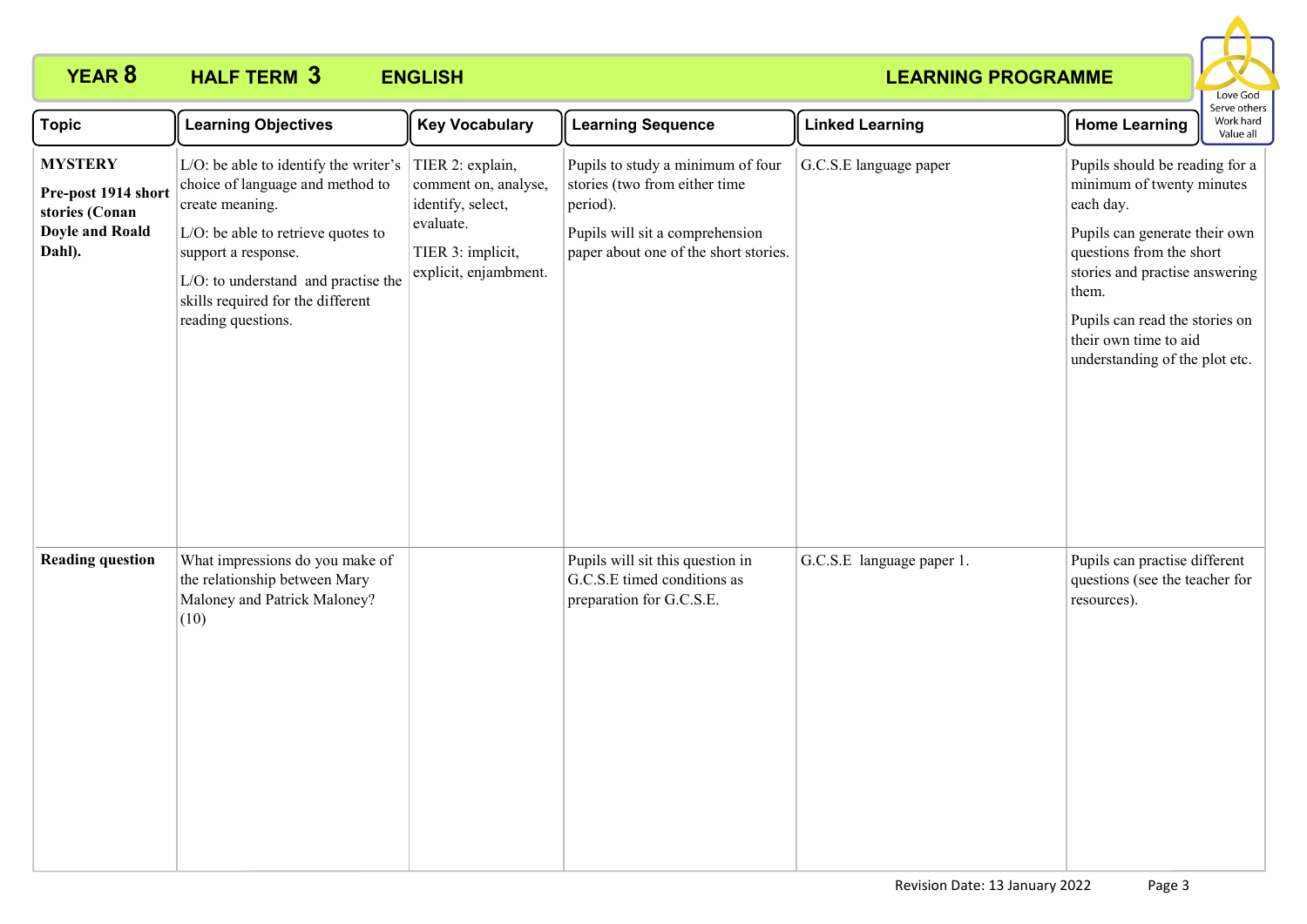

| <b>Topic</b>            | <b>Learning Objectives</b>                                                          | <b>Key Vocabulary</b>                                                                                        | <b>Learning Sequence</b>                                                                                                                                                                   | <b>Linked Learning</b>   | <b>Home Learning</b>                                                                                                                                                  | Serve others<br>Work hard<br>Value all |
|-------------------------|-------------------------------------------------------------------------------------|--------------------------------------------------------------------------------------------------------------|--------------------------------------------------------------------------------------------------------------------------------------------------------------------------------------------|--------------------------|-----------------------------------------------------------------------------------------------------------------------------------------------------------------------|----------------------------------------|
| <b>MYSTERY</b>          | L/O: be able to discuss the term<br>'mystery' and its different<br>interpretations. | TIER 2: explain,<br>comment on, analyse,<br>identify, select,<br>evaluate.<br>TIER 3: implicit,<br>explicit. | Pupils will explore mystery through G.C.S.E language paper 1.<br>a range of literature, fiction writing<br>and non-fiction.<br>Pupils will write a short story on<br>the theme of mystery. | GCSE literature 1 and 2. | Pupils should be reading for a<br>minimum of twenty minutes<br>each day.<br>Pupils can read the stories on<br>their own time to aid<br>understanding of the plot etc. |                                        |
| <b>Reading question</b> | A 'How 'question                                                                    |                                                                                                              | Pupils will sit this question in timed<br>conditions as preparation for<br>G.C.S.E.                                                                                                        |                          | Pupils can practise different<br>questions (refer to the teacher<br>for resources).                                                                                   |                                        |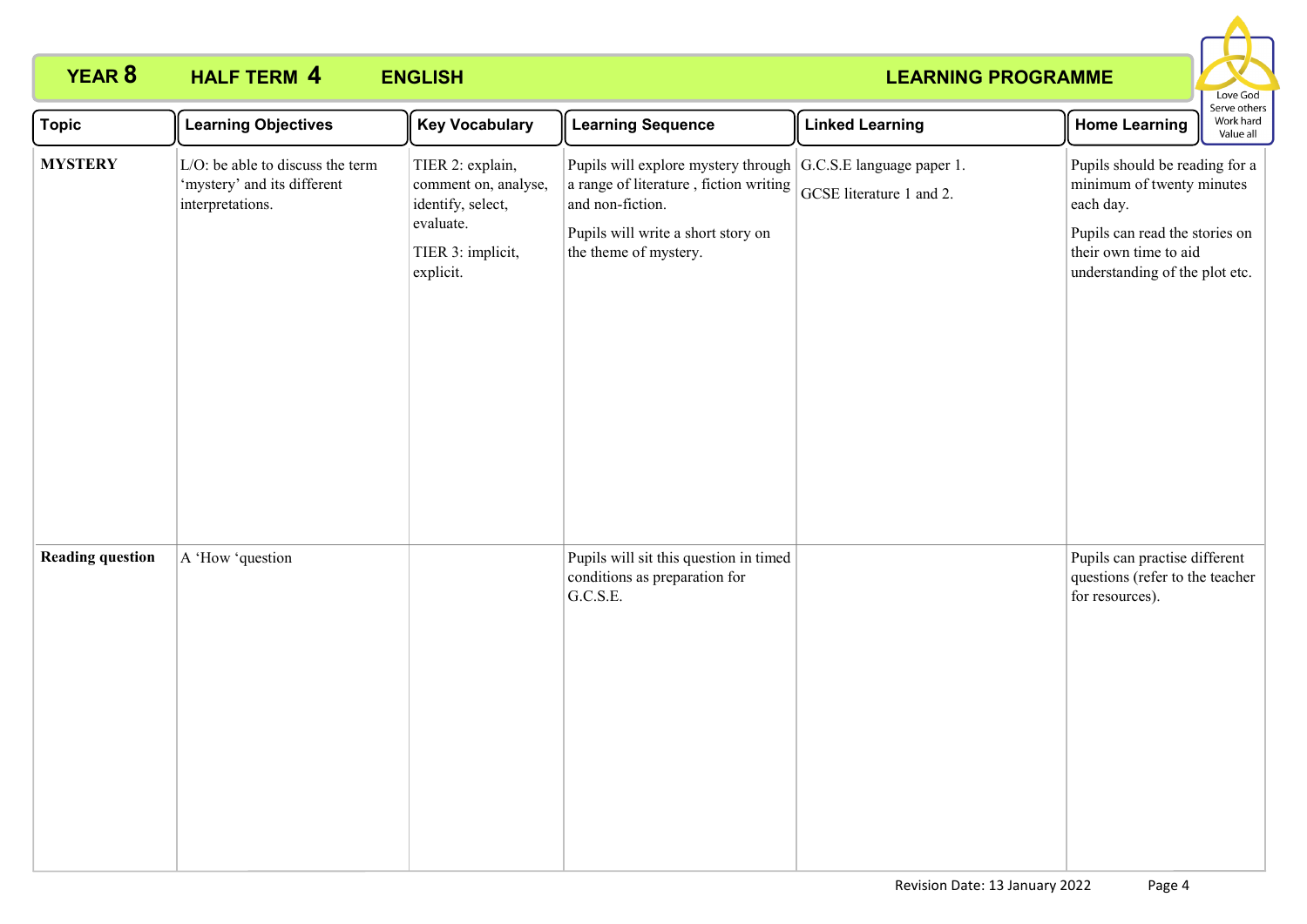

| <b>Topic</b>              | <b>Learning Objectives</b>                                                                                                                                                                              | <b>Key Vocabulary</b>                                   | <b>Learning Sequence</b>                                                                                                                                                                                                                                                     | <b>Linked Learning</b>      | Serve others<br>Work hard<br><b>Home Learning</b><br>Value all                                                                                                                                                                                                                     |
|---------------------------|---------------------------------------------------------------------------------------------------------------------------------------------------------------------------------------------------------|---------------------------------------------------------|------------------------------------------------------------------------------------------------------------------------------------------------------------------------------------------------------------------------------------------------------------------------------|-----------------------------|------------------------------------------------------------------------------------------------------------------------------------------------------------------------------------------------------------------------------------------------------------------------------------|
| <b>IDENTITY</b><br>Poetry | L/O: explore the meanings within a<br>poem.<br>L/O: compare the poets methods<br>and how they create meaning and<br>effect the reader.<br>L/O: consolidate P.E.E from year 7<br>and develop the skills. | TIER 3: stanza, rhyme,<br>imagery, tone,<br>enjambment. | Pupils will access a range of poetry<br>on identity and 'light touch' on the<br>G.C.S.E Anthology to explore the<br>theme of identity.<br>Pupils will write an essay that<br>compares two poems and how they<br>present them theme of identity.<br>Pupils will write a poem. | G.C.S.E Literature paper 2. | Pupils can study the poems<br>independently to increase<br>their understanding.<br>Pupils can practise PEE and<br>address any issues highlighted<br>in year 7.<br>Pupils should be reading for a<br>minimum of twenty minutes<br>each day.<br>Pupils will write their own<br>poem. |
| <b>Reading question</b>   | Using 'The Emigree' as a stimulus,<br>compare the two extracts and how<br>they present refugees. (10)                                                                                                   |                                                         | Pupils will sit this question in<br>G.C.S.E timed conditions as<br>preparation for G.C.S.E.                                                                                                                                                                                  | G.C.S.E language paper 2.   | Pupils can practise different<br>comparison questions (see the<br>teacher for resources).                                                                                                                                                                                          |